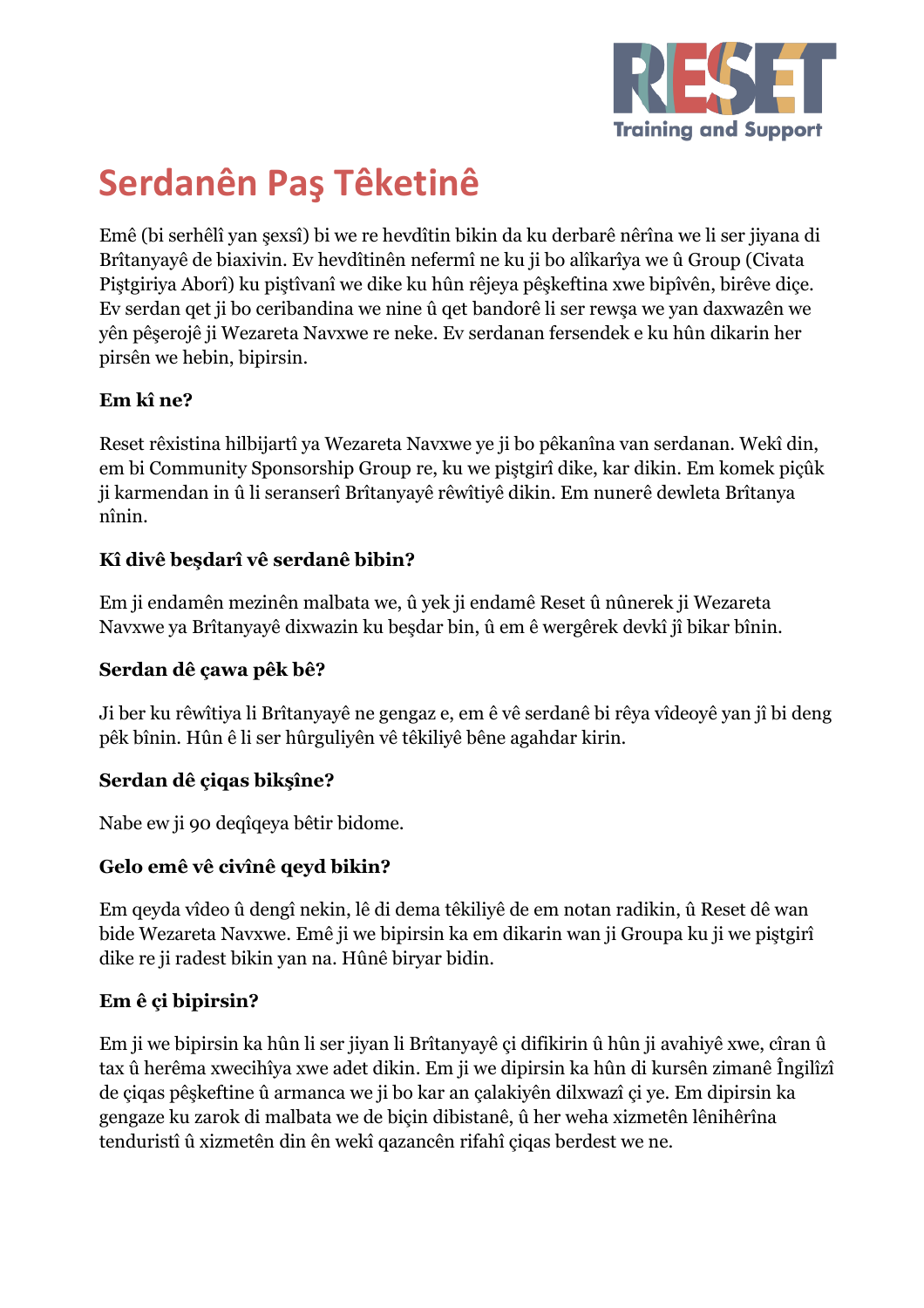

Pêwîst nake ku hûn agahiyên nehnî li ser rewşa tenduristî yan aboriya xwe aşkera bikin, û em bêy destûra we tu yek ji axavtinên we eşkere nekin, xênjî ku pêwîstiyek qanûnî ji bo vê yekê hebe.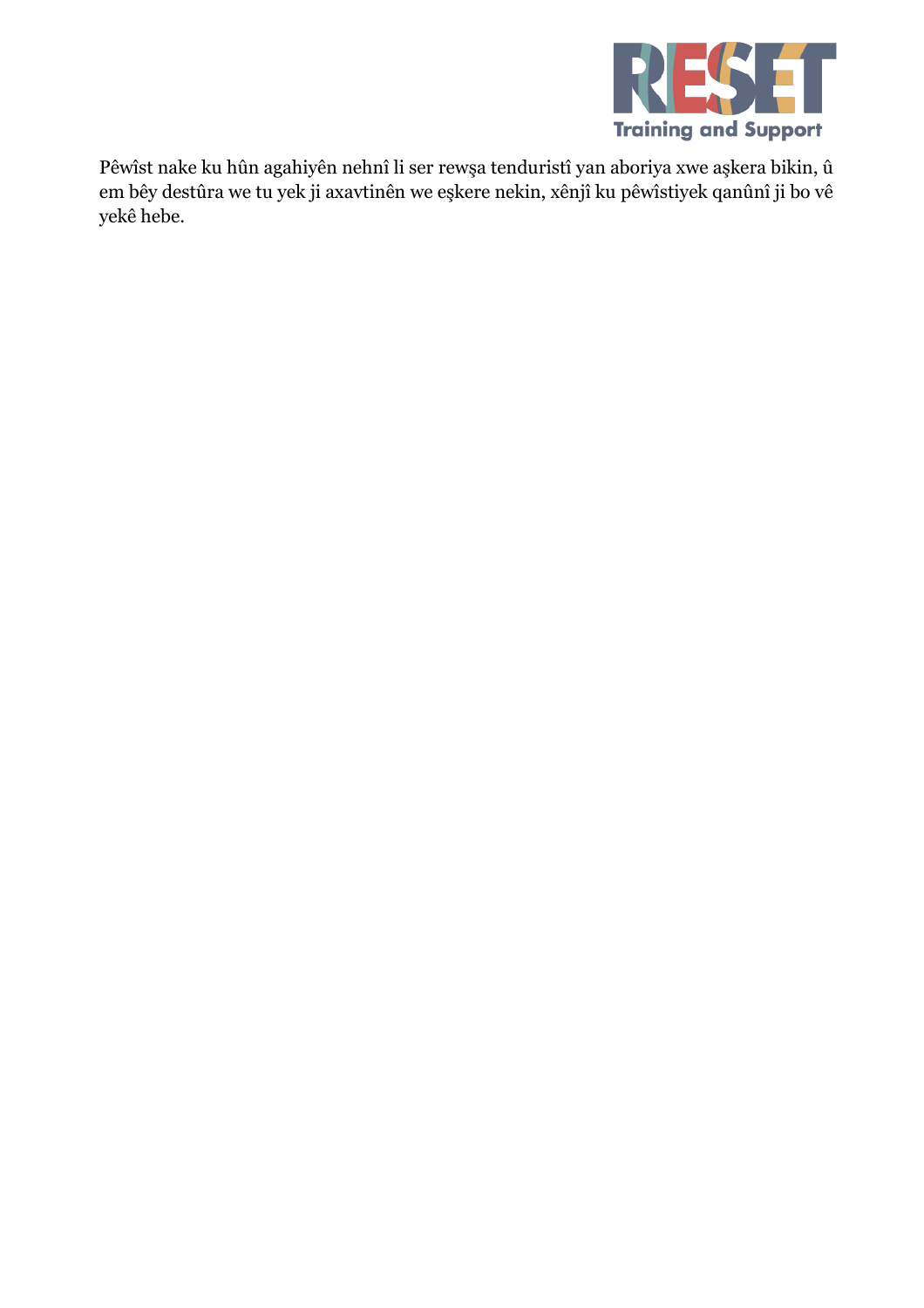

# **Post Arrival Visits**

We will be carrying out a visit (either online or in person) with you to talk to you about how you are finding life in the UK. These are informal meetings which we will conduct to help you, and the Group who support you to look at the progress you are making. The visit is not arranged to test you in any way and will not have any effect on your status or any future applications to the Home Office. These visits are an opportunity to raise any questions you may have.

## **Who are we?**

Reset are the organisation appointed by the Home Office to carry out these visits. We also work with the Community Sponsorship Group who support you. We're a small staff team and we travel all across the UK. We are not representatives of the UK Government.

## **Who will be included in the visit?**

We will ask adult members of your household to attend, and there will be a member of Reset staff, a representative from the UK Home Office, and we will provide an interpreter too.

### **How will the visit be conducted?**

Whilst it is not possible to travel in the UK, we will conduct the visit by video or voice call. You'll be provided with the dial in details for this call.

### **How long will the visit last?**

This should not take longer than 90 minutes?

### **Will we record the meeting?**

We will not make a video or audio recording, however, we will take notes during the call, and Reset will share these with the Home Office. We will ask you if we can also share these with the Group who support you. This is your decision.

### **What will we ask?**

We'll be asking you how you've found life in the UK and how you are settling in to your housing, neighbourhood and local area. We'll ask you how your English lessons are progressing and about your ambitions around working or volunteering. We'll ask about whether you are able to access schools for children in your family, as well as healthcare and other services, such as welfare benefits.